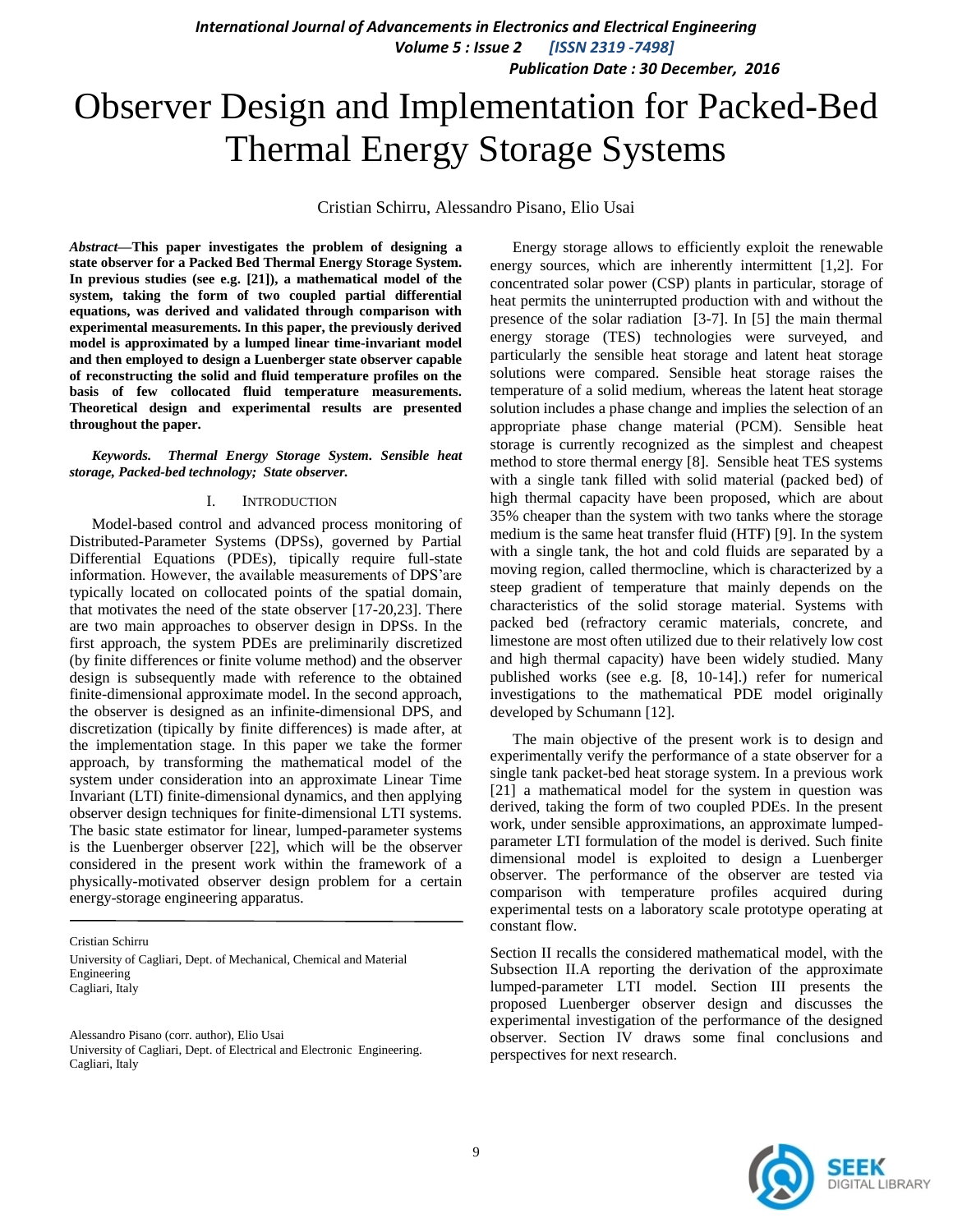#### II. MATHEMATICAL MODEL OF THE THERMAL STORAGE **SYSTEM**

The Storage System consists of a thermally isolated cylinder filled with the packed bed solid material with high thermal capacity. During the loading phase, the hot HTF flows through the cylinder and conveys the thermal energy to the packed bed, whereas the reversed flow of the cold HTF is applied to collect the energy from the solid material in the discharging phase. The schematics and picture of the laboratory setup are shown in the Figures I.

The considered mathematical model is a LTNE (Local Thermal Non-Equilibrium) model based on Schumann's equations for heat transfer in a porous prism [12]. It consists of two coupled 1D PDEs which enable the calculation of the transient spatio-temporal evolution of the solid  $(T_b(x,t))$  and fluid  $(T_f(x,t))$  temperature under the assumptions that:

- The temperature gradient in the radial direction is zero
- The cylinder is thermally isolated
- The heat transfer rate from fluid to solid at any point is proportional to the average difference in temperature between fluid and solid at that point

The two coupled PDEs (see [12,15,16,21] for the derivation and further details) take the form

$$
\frac{\partial T_f}{\partial t} = -\frac{\dot{m}_f C_{P,f}}{\rho_f \ \varepsilon \ C_{V,f} A} \frac{\partial T_f}{\partial x} + \frac{h_V}{\rho_f \ \varepsilon \ C_{V,f}} \left( T_b - T_f \right),\tag{1}
$$

$$
\frac{\partial T_b}{\partial t} = \frac{6h}{\rho_b d_s C_{V,b}} \left( T_f - T_b \right),\tag{2}
$$

$$
h = \frac{k_f}{d_s} \left( 2 + 1.1 \left( \frac{C_{P,f} \mu_f}{k_f} \right)^{1/3} \left( \frac{\dot{m}_f d_s}{A \mu_f} \right)^{0.6} \right),
$$
 (3)

$$
h_{v} = \frac{6h(1-\varepsilon)}{d_{s}},\tag{4}
$$

where the meaning of the parameters is explained in the following table (the subscript *b* refers to the solid bed and the subscript *f* refers to the fluid respectively);

TABLE I. MEANING OF PARAMETERS

| <b>Parameter</b>      | Unit              | <b>Description</b>                 |
|-----------------------|-------------------|------------------------------------|
| $m_f$                 | kg/s              | Massic flow of the HTF             |
| $C_{V,f}$ / $C_{V,b}$ | J/kgK             | Specific heat at constant volume.  |
| $C_{P,f}$ / $C_{P,b}$ | J/kgK             | Specific heat at constant pressure |
| ε.                    | [0,1]             | Bed void fraction                  |
| $\rho_f / \rho_b$     | kg/m <sup>3</sup> | Density                            |
| $\mathbf{A}$          | m                 | Tank cross section                 |
| $\boldsymbol{h}$      | $Wm^2/K$          | Heat transfer coefficient          |
| $d_{\rm S}$           | m                 | Average diameter of the packet     |
|                       |                   | bed particles                      |
| $k_f$                 | W/mK              | Thermal conductivity of the fluid  |
| $\mu_{\text{f}}$      | Pa s              | Dynamic viscosity of the fluid     |

# *Publication Date : 30 December, 2016*

Defining the next functions

$$
C_1(m_f, T_f) = \frac{m_f C_{P,f}}{\rho_f \epsilon C_{V,f} A}
$$
 (5)

$$
C_2(m_f, T_f) = \frac{h_v}{\rho_f \epsilon C_{V,f}}\tag{6}
$$

$$
C_3(m_f, T_f, T_b) = \frac{6h}{\rho_b * d_S * C_{V,b}}
$$
 (7)

model (1)-(2) can be rewritten in the more compact form

$$
\frac{\partial T_f}{\partial t} = -C_1 \frac{\partial T_f}{\partial x} + C_2 (T_b - T_f),\tag{8}
$$

$$
\frac{\partial T_b}{\partial t} = C_3 (T_f - T_b),\tag{9}
$$

Air is adopted as the HTF. All thermo-physical properties of the air are dependent on the temperature  $T_f$  (see Fig. II). The material chosen for the particles is mostly composed of aluminum oxide, and its thermo-physical properties are also assumed to be dependent on the temperature  $T_f$  (see Fig. II).The average diameter of the packet bed particles is  $d_s = 0.008$  m, whereas the bed void fraction is  $\varepsilon = 0.39$ . The temperatures of the hot and cold mass air flow are

 $T_{hot} = 237 \text{ °C}$   $T_{cold} = 38 \text{ °C}$  (10) that define the admissible operating range for the temperature profiles in the system, whereas a constant airflow is considered in the loading and unloading phases, namely

$$
\dot{m}_f = 0.15 \text{ kg/s} \tag{11}
$$

The coefficients  $C_1$ ,  $C_2$ ,  $C_3$  depend on the air flow  $m_f$  of the HTF, and furthermore they also vary with the temperature due to the temperature-depedent thermophysical parameter values. The geometrical properties of the tank are:





FIGURE I. LABORATORY SETUP SCHEMATICS (LEFT) AND PICTURE (RIGHT)

The nonlinear functions  $C_1$ ,  $C_2$ ,  $C_3$  are averaged by considering (11) and the admissible temperature range (10), yielding the **constant** values

 $C1=2,3406$  (12)

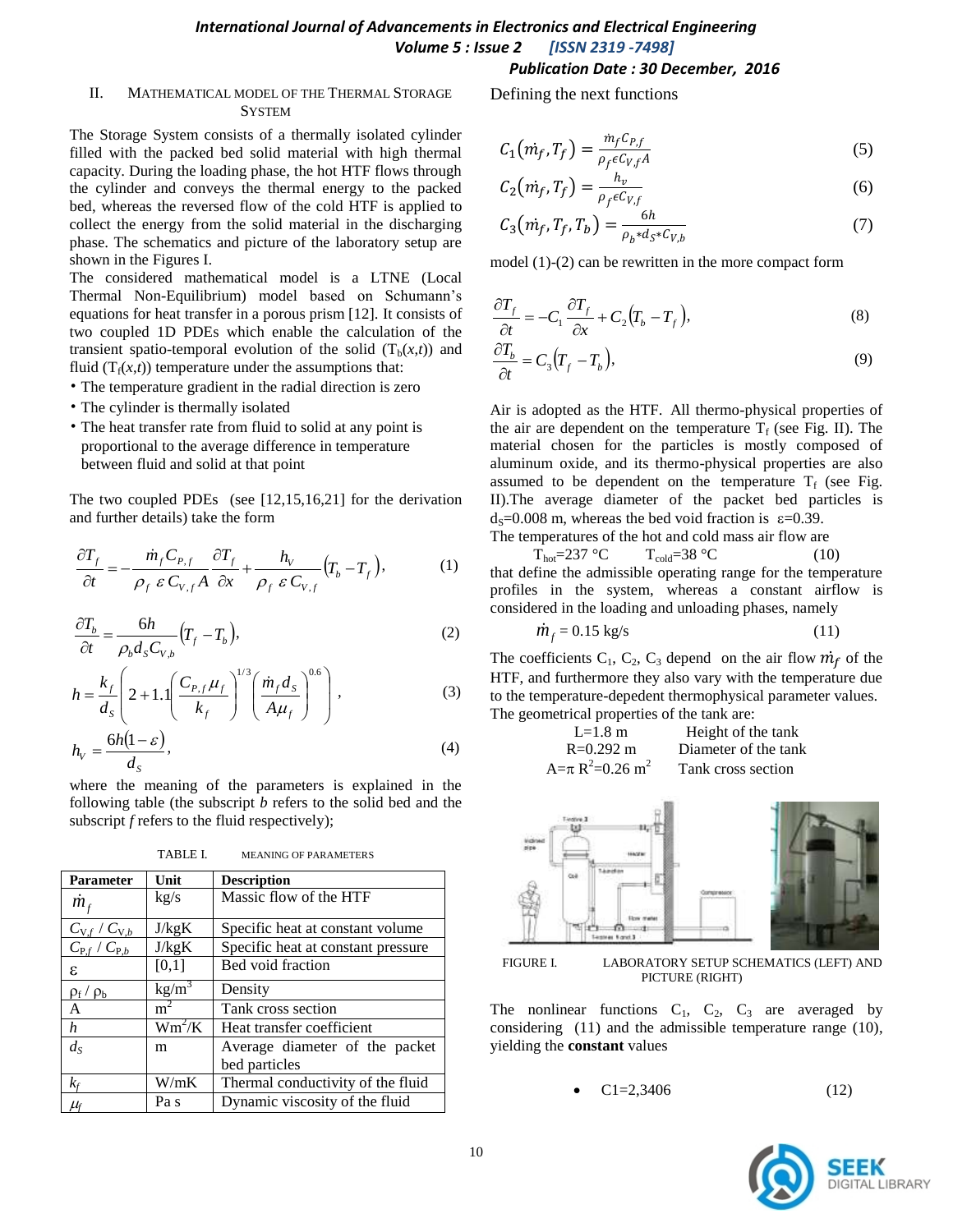## *International Journal of Advancements in Electronics and Electrical Engineering Volume 5 : Issue 2 [ISSN 2319 -7498] Publication Date : 30 December, 2016*

 $C2 = 201,1818$  (13)

• 
$$
C3=0,023
$$
 (14)

Once the above constant values are replaced into (8)-(9) the original model turns out to be locally linearized and becomes time-invariant. In the next subsection a lumped-parameter finite-dimensional approximation is devised.



FIGURE II. THERMOPHYSICAL PROPERTIES OF AIR AND ALUMINA WITH VARYING TEMPERATURE

#### *A. Finite-dimensional LTI model based on finite-difference method*

The spatial domain [0,L] is discretized by a uniformly spaced grid  $x_i = i dx$ , where i=0,1,..,M and  $dx = L/M$ . M denotes the number of chosen discretization points.

$$
T_{fi}(t) = T_f(x_i, t)
$$
\n(15)  
\n
$$
T_{bi}(t) = T_b(x_i, t),
$$
\n(16)

Approximating the spatial derivative by finite difference method, the following state equation arise:

$$
\frac{\partial T_{fi}}{\partial t} = -C_1 \frac{T_{f_{i+1}} - T_{f_{i-1}}}{2\Delta x} + C_2 (T_{bi} - T_{fi}), \ 1 \le i \le M - 1 \ (17)
$$

$$
\frac{\partial T_{fM}}{\partial t} = -C_1 \frac{T_{fM} - T_{fM-1}}{\Delta x} + C_2 (T_{bM} - T_{fM}) \tag{18}
$$

$$
\frac{\partial T_{bi}}{\partial t} = C_3 (T_{fi} - T_{bi}). \quad 1 \le i \le M
$$
 (19)

 $T_f(t) = [T_{f1}(t), T_{f2}(t), \ldots, T_{f,M-1}(t) T_{f,M}(t)]$  (20)

$$
T_{b}(t) = [T_{b1}(t), T_{b2}(t), \, \ldots, T_{b,M-1}(t) T_{b,M}(t)] \tag{21}
$$

The spatial and temporal steps

## $\Delta x = 0.025$  m Spatial discretization

 $\Delta t = 0.0025$  s Temporal discretization

are chosen in order to satisfy (for each admissible temperature and flow values) the inequality

$$
CFL = \frac{\dot{m}_f C_{p,f}}{\rho_f \ \varepsilon \ C_{V,f} A} \frac{\Delta t}{\Delta x} < 1 \tag{26}
$$

involving the so-called Courant-Friedrichs-Lewy (CFL) number. The chosen spatial discretization yields  $L/\Delta x = 72$ spatial "nodes", the value  $M=72$  is thus adopted. The state vector is defined as

$$
T(t) = \begin{bmatrix} T_{f1} & T_{f2} & \dots & T_{f72} & T_{b1} & T_{b2} & \dots & T_{b72} \end{bmatrix}^T
$$
 (22)

and the corresponding lumped-parameter model is derived as

$$
\dot{T}(t) = AT(t) + BTf,0(t)
$$
\n(23)

with the matrices A and B as follows

$$
A = \begin{bmatrix} A_{11} & A_{12} \\ A_{21} & A_{22} \end{bmatrix}
$$
(24)  

$$
\begin{bmatrix} -C_{2} & -\frac{C_{1}}{2dx} & 0 & \cdots & \cdots & 0 \\ \frac{C_{1}}{2dx} & -C_{2} & -\frac{C_{1}}{2dx} & 0 & \cdots & \cdots & \vdots \\ \vdots & \vdots & \ddots & \ddots & \ddots & \vdots & \vdots \\ \vdots & \ddots & \ddots & \ddots & \ddots & \ddots & 0 \\ \vdots & \cdots & \cdots & \ddots & \frac{C_{1}}{2dx} & -C_{2} & -\frac{C_{1}}{2dx} \\ 0 & \cdots & \cdots & \cdots & 0 & \frac{C_{1}}{dx} & -\frac{C_{1}}{dx} - C_{2} \end{bmatrix}
$$
  

$$
A_{12} = \begin{bmatrix} C_{2} & 0 & \cdots & 0 \\ 0 & \ddots & \ddots & \vdots \\ \vdots & \ddots & \ddots & 0 \\ 0 & \cdots & 0 & C_{2} \end{bmatrix} A_{21} = \begin{bmatrix} C_{3} & 0 & \cdots & 0 \\ 0 & \ddots & \ddots & \vdots \\ \vdots & \ddots & \ddots & 0 \\ 0 & \cdots & 0 & C_{3} \end{bmatrix}
$$
  

$$
A_{22} = \begin{bmatrix} -C_{3} & 0 & \cdots & 0 \\ 0 & \ddots & \ddots & \vdots \\ \vdots & \ddots & \ddots & 0 \\ 0 & \cdots & 0 & -C_{3} \end{bmatrix} \qquad B = \begin{bmatrix} -\frac{C_{1}}{2dx} \\ 0 \\ \vdots \\ 0 \end{bmatrix}
$$

and the temperature profile  $T_{f,0}(t)$  defining the corresponding Dirichlet boundary condition.

## III. OBSERVER DESIGN AND EXPERIMENTAL RESULTS

In the experimental prototype the fluid temperature  $T_f$  is measured by temperature sensors embedded into the tank at 19 different vertical locations uniformly spaced along the height

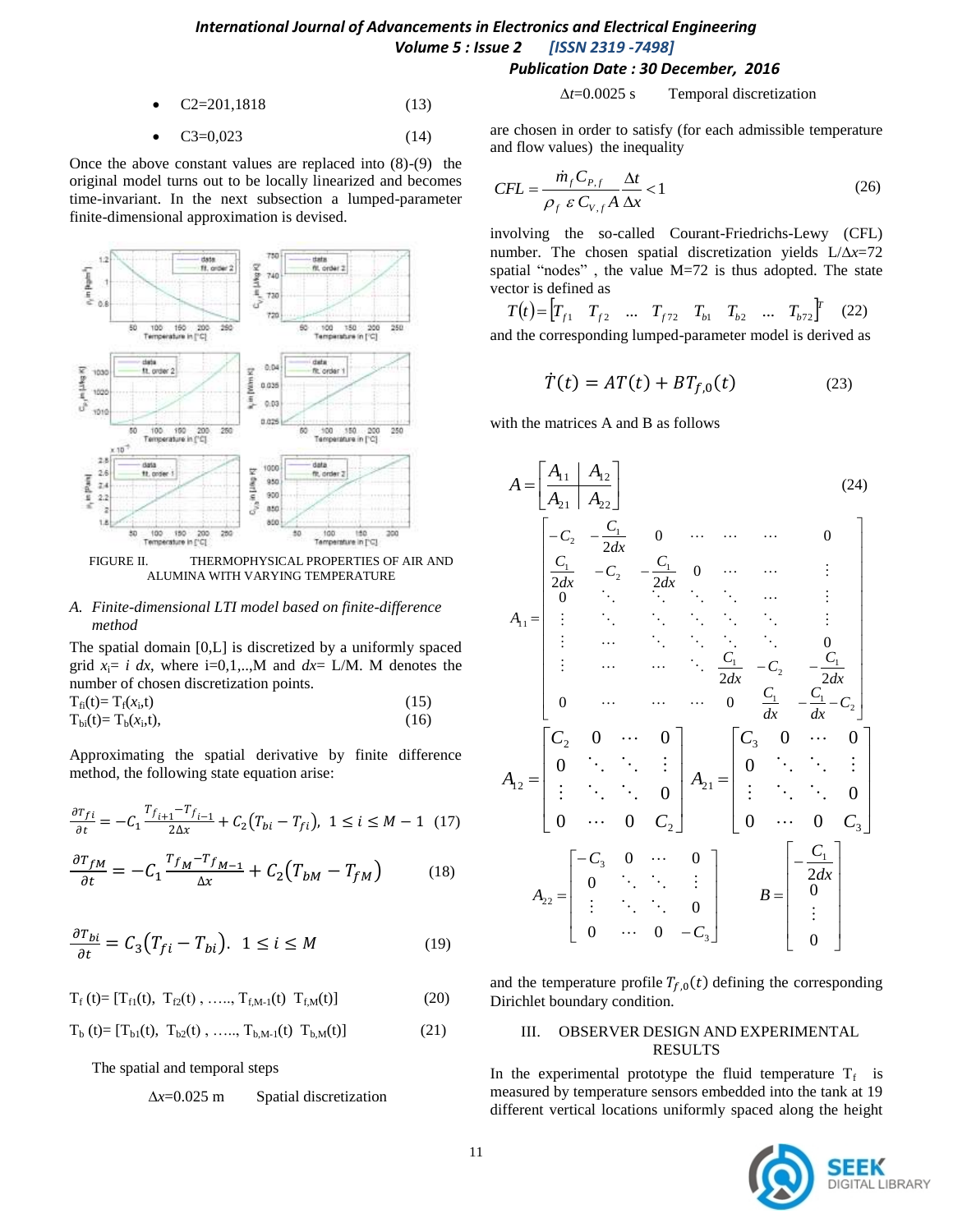L of the tank. The available measurements are a subset of the states of the vector  $T(t)$ , defined by an output matrix C. The first and last sensors measure the temperature at the top  $(x=0)$ and bottom (x=L=1.8m) side of the tank. Since the height of the tank is  $L=1.8m$ , the spacing between the thermocouples is thus 0.1m.

On the basis of model (23), the Luemberger observer is correspondingly designed as follows

$$
\hat{\dot{T}}(t) = A\hat{T}(t) + BT_{f,0}(t) + K_0 \left( T_{meas}(t) - C\hat{T}(t) \right)_{(25)}
$$

The number m of measurements passed to the observer is changed from  $m = 7$  to  $m = 1$  during several distinct observer design problems under different information availability.

The observer design entails finding an observer gain matrix  $K_0$  such that the eigenvalues of the matrix  $A-K_0C$  lie in the open left plane. The spectrum of eigenvalues of matrix A is entirely contained in the left half plane (see Fig. III) and is composed of two separated branches of "fast" eigenvalues (Fig. III-top) and "slow" eigenvalues (Fig. III-bottom)



Being the system observability matrix ill-conditioned, the location of the eigenvalues of matrix  $A-K_0C$  cannot be set arbitrarily. The matrix  $K_0$  is computed by means of the Matlab

## *Publication Date : 30 December, 2016*

place() function to move to the left the low frequency branch of eigenvalues (see the bottom Fig. III) by a fixed amount p.

Figure IV shows the results of a first test, where the observer was designed assuming the availability of 7 distinct equispaced measurements. The largest value of p yielding a stable observer dynamics was found as  $p=p_{max}=0.01$ , and adopted in the test. Figure IV compares the observed and measured temperature profiles in sensor locations that were not used for designing the observer. The dashed lines denote the observed profiles, whereas the continuous lines denotes the measured ones. The vertical dashed line denotes the end of the charging phase (the system is charged when the temperature of the fluid at the lower end of the cylinder is rising by 7.5 degrees from the initial value.)



FIGURE IV OBSERVED AND MEASURED TEMPERATURE PROFILES WITH  $m=7$  AND  $p==p_{max} = 0.01$ 

Figure V depicts the corresponding actual and observed **percentage of charge** PoC, computed through the formula

*L*

 $\langle T_h(x,t)|-T_{cold}\rangle dx$ 



FIGURE V OBSERVED AND ACTUAL PoC WITH m=7 AND DIFFERENT VALUES OF p